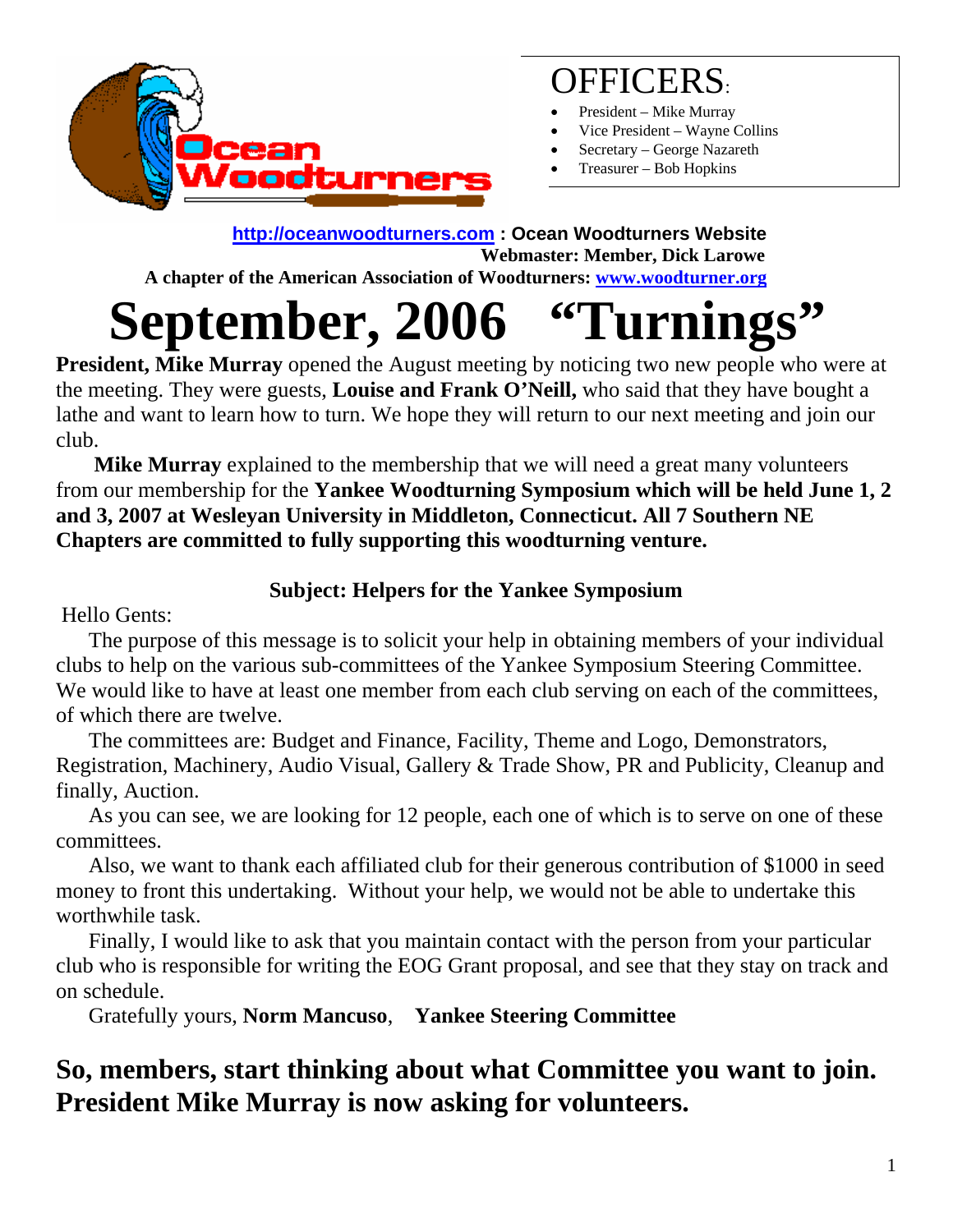**Wayne Collins announced that on October 7, 8, and 9th, his Tiverton Middle School Junior Ocean Woodturners will have a demonstration of woodturning in the center court of Swansea Mall along with students from Rich Lemieux's Ocean Tides program. It is great that these two student woodturning programs are cooperating so well.** 

 **Wayne Collins** also announced that a local bank has offered to display students' turnings in the lobby of their bank.

**We need a head count on how many members will be attending the Mike Allison Demonstration on Saturday, October 14, 2006 at the North Kingstown Library from 9:00 AM to 3:00 PM. The cost will be \$10.00 per person. See notice near end of newsletter.** 

## **August Demonstration**

 Rick Sousa and Larry Dunklee demonstrated how to remove moisture from "green" roughturned pieces by the use of a microwave, eliminating the long wait when placing them in paper bags for many months.

 Rick found that rough-turned green wood turnings should be placed in the microwave for short periods (like 45 seconds) and then removed and allowed to cool before placing the piece back in the microwave for another 45 seconds. This can be done many times, as long as you wait for it to cool before placing it back into the microwave. The moisture leaving the wood is very evident on the bottom of the partially turned piece. If you have an accurate scale, you can weigh the piece each time you take it out. When the weight has stabilized, the piece is dry. Otherwise, just tell by the dry "feel" of the piece.

When you think that the piece is dry, you can then finish turning the piece to its final thickness.

 The microwave can be used on a kiln dried turning by first soaking it thoroughly in water, followed by placing the piece in the microwave for about a minute. Then take it out and use an elastic band to squeeze the upper sides in order to create "funky" shapes. Rick said that he could make the top edge into a round cornered square if he made a wooden jig to hold it in place while it set up.

 This was a very interesting demonstration which showed us how we can use the microwave to create very distinctive turnings.



**Rick Sousa using the microwave**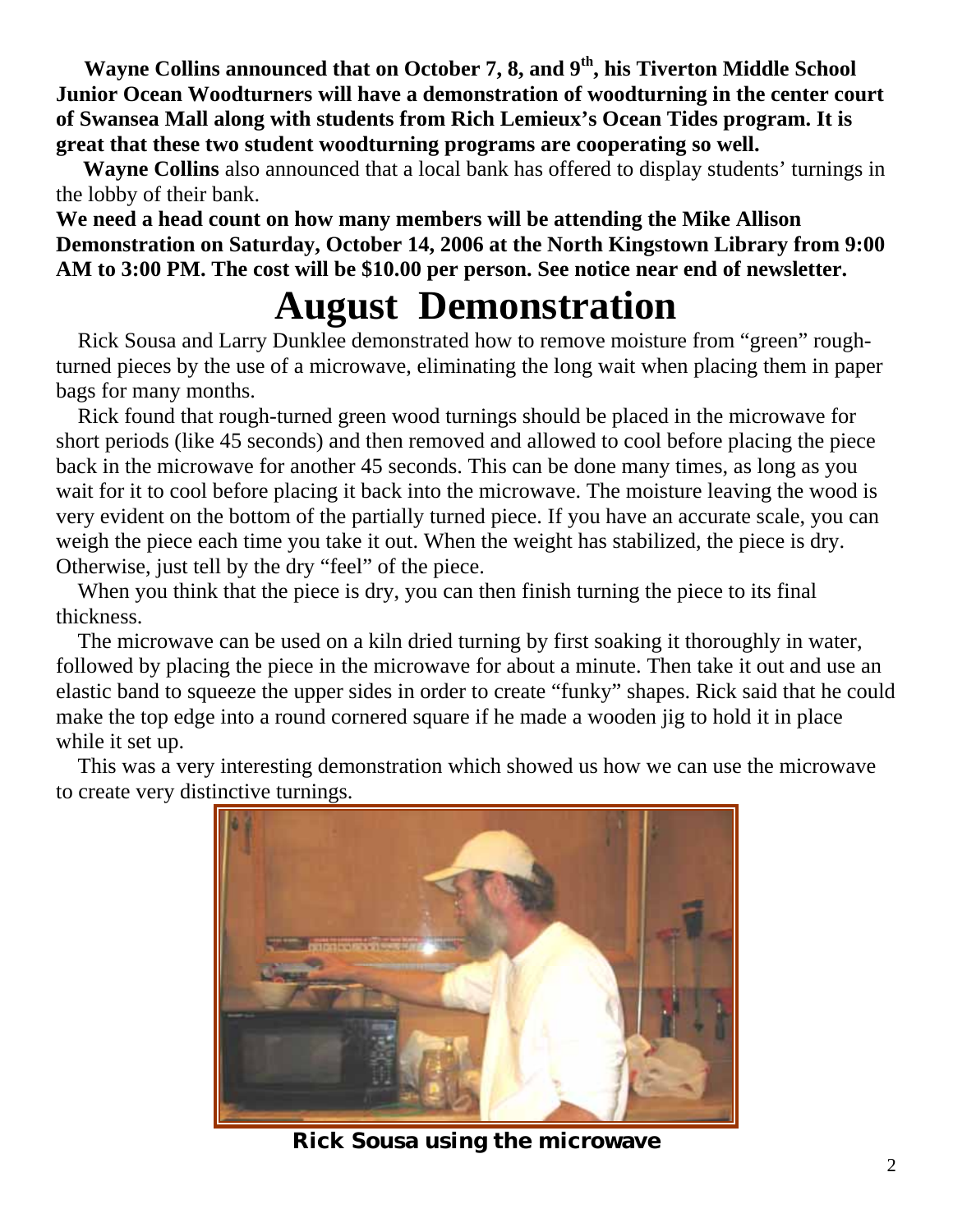## **Show and Tell**



**From left to right Left photo: Mickey Goodman: 1 Box Elder Bowl, 1 Spalted Maple platter, and 1 Maple Bowl (behind the round bird house) Larry Dunklee: a round bird house. Fred Parker: 1 hollow Globe, and 1 round bowl with rope decoration.**

**Middle photo:** 

**Rick Sousa: (all in back) 1 large Ash Bowl, 1 Spalted maple Dish, and 1**

**Curly Maple Platter (exquisite). George Nazareth: 3 Segmented Candy dishes of various woods. Bernie Feinerman: 1 Lidded box**



**with Mahogany top decorated with a Dragonfly cut-out filled with epoxy, and a "Pig" of Norfolk Pine.** 

**Bottom photo:** 

**Mike Murray: 2 Spalted Cherry crotches.** 

**John Chakuroff: 1 glued up Walnut bowl ready for turning, and 4 Bowls from one glued-up block of Walnut. John only turns kiln dried wood.**